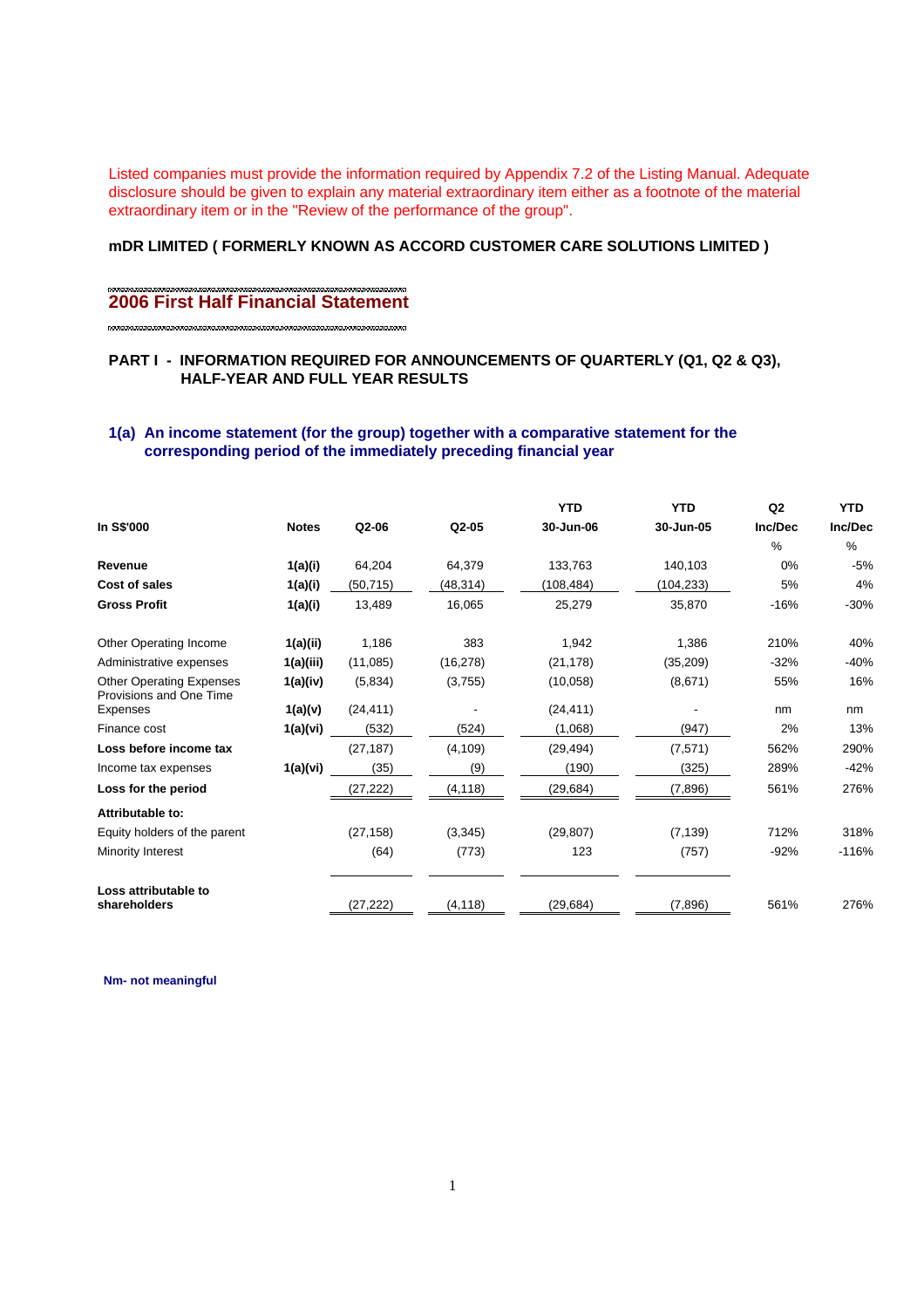# **1(a) (i) Revenue, Cost of Sales and Gross Profit**

The group operates in two business segments – after market services ("AMS") and distribution management solutions ("DMS'). The breakdown of revenue and cost of goods sold and spare parts are as follows:

|                                           |           |           | <b>YTD</b> | <b>YTD</b> |
|-------------------------------------------|-----------|-----------|------------|------------|
| In S\$'000                                | Q2-06     | Q2-05     | 30-Jun-06  | 30-Jun-05  |
| Revenue                                   |           |           |            |            |
| AMS                                       | 15,035    | 19,018    | 26,938     | 39,194     |
| <b>DMS</b>                                | 49,169    | 45,361    | 106,825    | 100,909    |
|                                           | 64,204    | 64,379    | 133,763    | 140,103    |
| <b>Cost of Goods Sold and Spare Parts</b> |           |           |            |            |
| AMS                                       | (5,926)   | (6, 394)  | (10, 564)  | (12,070)   |
| <b>DMS</b>                                | (44, 789) | (41, 920) | (97, 920)  | (92, 163)  |
|                                           | (50, 715) | (48, 314) | (108, 484) | (104, 233) |
| <b>Gross Profit</b>                       |           |           |            |            |
| AMS                                       | 9,109     | 12,624    | 16,374     | 27,124     |
| <b>DMS</b>                                | 4,380     | 3,441     | 8,905      | 8,746      |
|                                           | 13,489    | 16,065    | 25,279     | 35,870     |

# **1(a) (ii) Other operating income consist of the following:**

|                                                                            |         |                          | <b>YTD</b> | <b>YTD</b> |
|----------------------------------------------------------------------------|---------|--------------------------|------------|------------|
| In S\$'000                                                                 | $Q2-06$ | Q2-05                    | 30-Jun-06  | 30-Jun-05  |
|                                                                            |         |                          |            |            |
| Interest income                                                            |         |                          |            |            |
| - Bonds                                                                    | 504     | 498                      | 998        | 976        |
| - Others                                                                   | 12      | 75                       | 29         | 114        |
| Rental income                                                              | -       | $\overline{\phantom{a}}$ | ٠          | 321        |
| Foreign Currency Exchange<br>adjustment gain/ (loss)                       |         | 13                       |            | (43)       |
| Release of negative goodwill to<br>income on re-acquisition of interest in |         |                          |            |            |
| a subsidiary                                                               | 616     |                          | 616        |            |
| Bad debt recovered                                                         | 9       |                          | 137        |            |
| <b>Others</b>                                                              | 45      | (203)                    | 162        | 18         |
|                                                                            |         |                          |            |            |
|                                                                            | 1,186   | 383                      | 1,942      | 1,386      |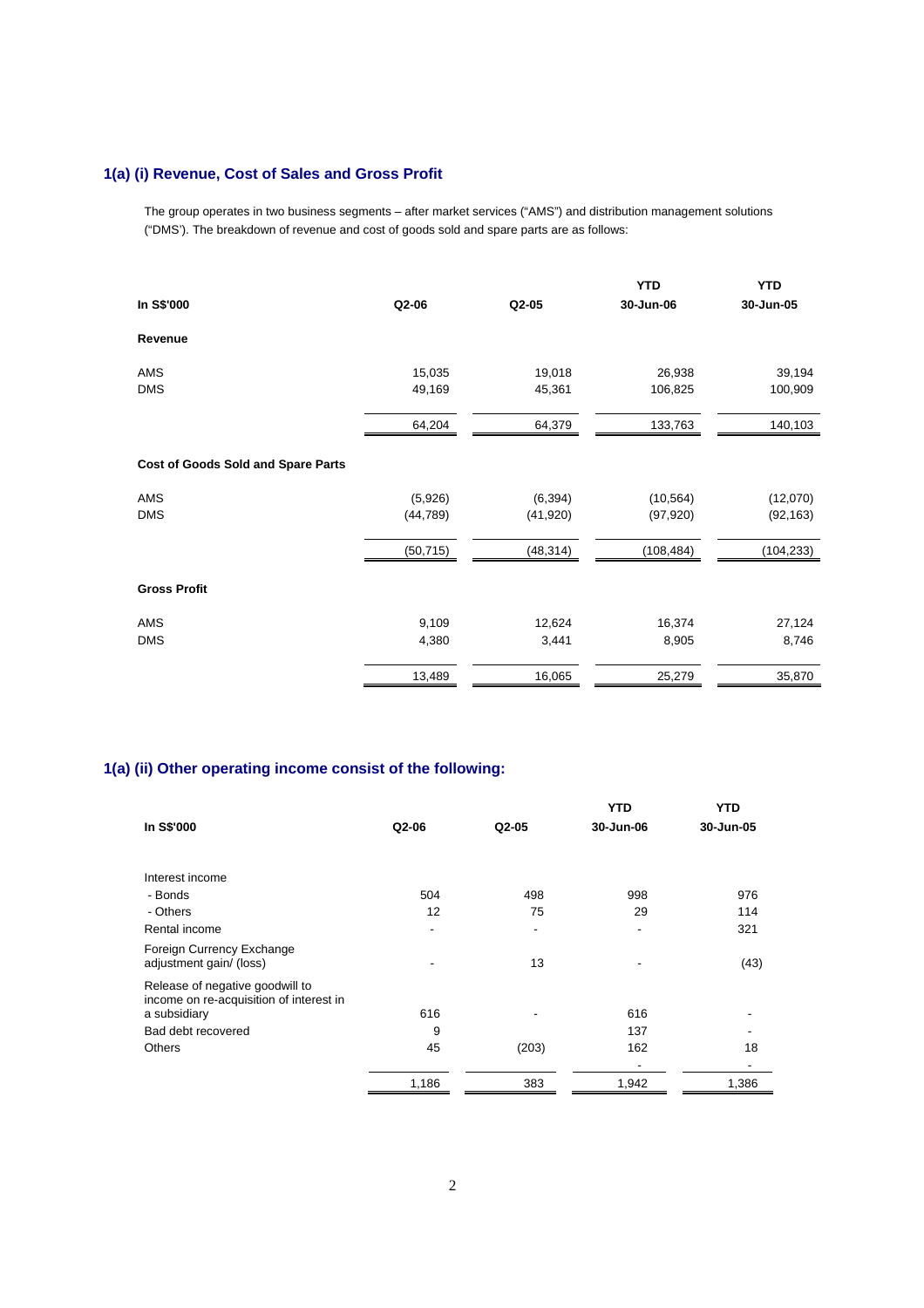### **1(a)(iii) Administrative Expenses**

|                   |       |         | <b>YTD</b> | <b>YTD</b> |
|-------------------|-------|---------|------------|------------|
| In S\$'000        | Q2-06 | $Q2-05$ | 30-Jun-06  | 30-Jun-05  |
| <b>Staff Cost</b> |       |         |            |            |
| AMS               | 6,494 | 10,445  | 12,559     | 22,348     |
| <b>DMS</b>        | 1,809 | 1,849   | 3,512      | 3,976      |
|                   | 8,303 | 12,294  | 16,071     | 26,324     |

The significant decrease in administrative expenses for Q2-06 as compared to the corresponding period in 2005 is mainly due to decrease in the staff cost in line with the cessation of the Nokia contract

### **1(a)(iv) Other operating expenses comprises the following:**

|                                                   |                |       |         | <b>YTD</b> | <b>YTD</b> |
|---------------------------------------------------|----------------|-------|---------|------------|------------|
| In S\$'000                                        | Note           | Q2-06 | $Q2-05$ | 30-Jun-06  | 30-Jun-05  |
| Depreciation expenses                             |                | 857   | 1,274   | 1.744      | 2,598      |
| Impairment of other investments                   |                |       |         | 79         |            |
| Minimum lease payments under operating            |                |       |         |            |            |
| lease                                             |                | 2,451 | 2,611   | 4,751      | 6,041      |
| Allowance for doubtful debt                       |                | 1,177 | 37      | 1,597      | 166        |
| Allowance for inventories                         |                | 58    |         | 58         |            |
| Plant and equipment written off                   |                | 3     | 14      | 3          | 15         |
| Loss (gain) on disposal of plant and<br>equipment |                | 145   | (181)   | 149        | (149)      |
| Foreign Currency Exchange adjustment<br>loss      | $\overline{2}$ | 1,143 |         | 1,677      |            |
|                                                   |                | 5,834 | 3,755   | 10,058     | 8,671      |

The significant increase in other operating expenses in Q2 -06 as compared to the corresponding period in 2005 mainly due to allowance for doubtful debt and foreign currency exchange adjustment loss.

Note 1: Allowance for doubtful debts in Q2 arises from provisions made for bond interest receivable amounting to \$0.5 million and \$0.6 million for long outstanding receivables due to closure of inactive subsidiaries.

Note 2: Foreign currency exchange adjustment loss arises mainly due to strengthening of Singapore dollar (SGD) against other currencies. As significant portion of related companies advances are denominated in SGD and with the appreciation of SGD against other currencies, the Group recorded unrealised exchange loss.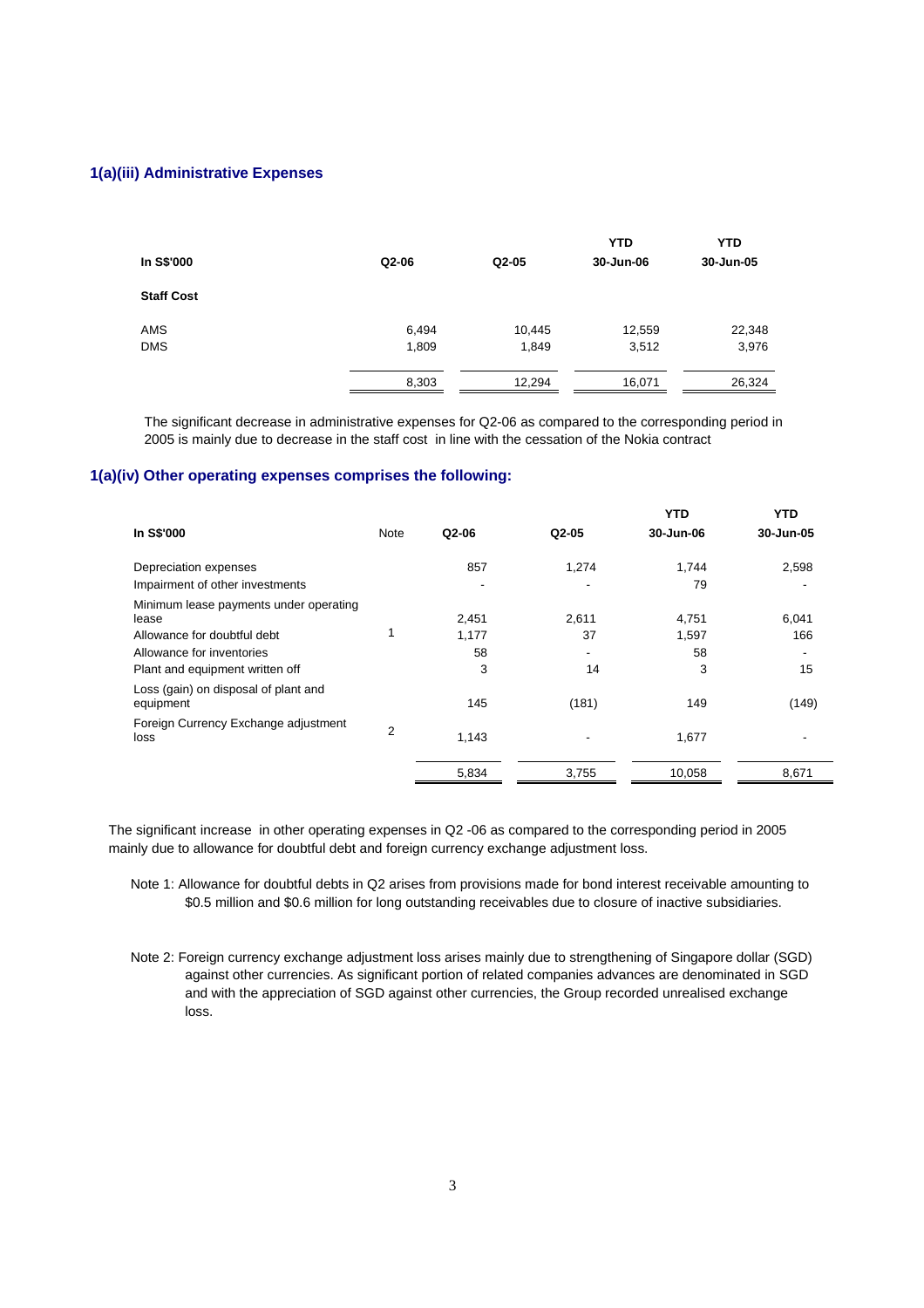### **1(a)(v) Provisions and One Time Expenses**

|                                   | Note | <b>In S\$'000</b> |
|-----------------------------------|------|-------------------|
| <b>Restructuring Cost</b>         | 1    | 11,754            |
| Impairment of other investment    | 2    | 8,000             |
| Impairment of purchase goodwill   |      | 600               |
| Impairment of fixed assets        |      | 329               |
| Accelerated depreciation expenses | 3    | 1,822             |
| Allowance for doubtful debt       |      | 1,630             |
| Allowance for inventories         |      | 276               |
|                                   |      |                   |
|                                   |      | 24.411            |

#### **Note 1. Restructuring Expenses**

The Group has undertaken an extensive review of its businesses and contracts, and complex infrastructure in all markets and geographies that it operates across the Asia Pacific region, with the objective that all continuing operations improve at revenue and operating level. The review is substantially completed. The implementation exercise is ongoing and will take some time to complete.

The unwieldy AMS business infrastructure across 12 countries with a number of geographies/ markets operating at low revenue and a high cost base were previously put in place to create the illusion of a thriving and growing Asia-wide business. Contracts were secured at rates that do not reflect the reality of cost of services committed to customers.

The Group has begun its disengagement from certain countries, and also the closure and/ or sale of service centres identified as unsustainable. The Group is of the view that the remaining network will develop into profitable centres in the future.

The restructuring exercise also target for continuing operations to be able to provide service level, technology and price point that are competitive in both local and regional environment. Redundant and aged assets and equipment were also written down.

A total provision for restructuring of \$11.8 million (of which \$1.8 million are cash related expenses) was made pertaining mainly to asset write off \$6.4 million, impairment of investments \$3.9 million, redundancy expenses \$0.7 million and other related legal and professional fees \$0.8 million.

### **Note 2. Impairment of Other Investments**

As at 31 December 2005, the Group has a net carrying value of \$17.7 million in Other Investments, which represents mainly investments in unquoted redeemable convertible bond. The underlying assets of the bond include quoted securities as well as investment in non-core businesses. Based on the latest market value of the quoted securities, a further provision of \$8 million is provided for diminution in the market value of quoted securities.

The Board has since September 2005, been working with the relevant parties to liquidate and recover the Group's investments. The Board will continue to seek to recover these investments. Proceeds from liquidation of these non-core assets are intended for repayment of loans and working capital requirements of the Company.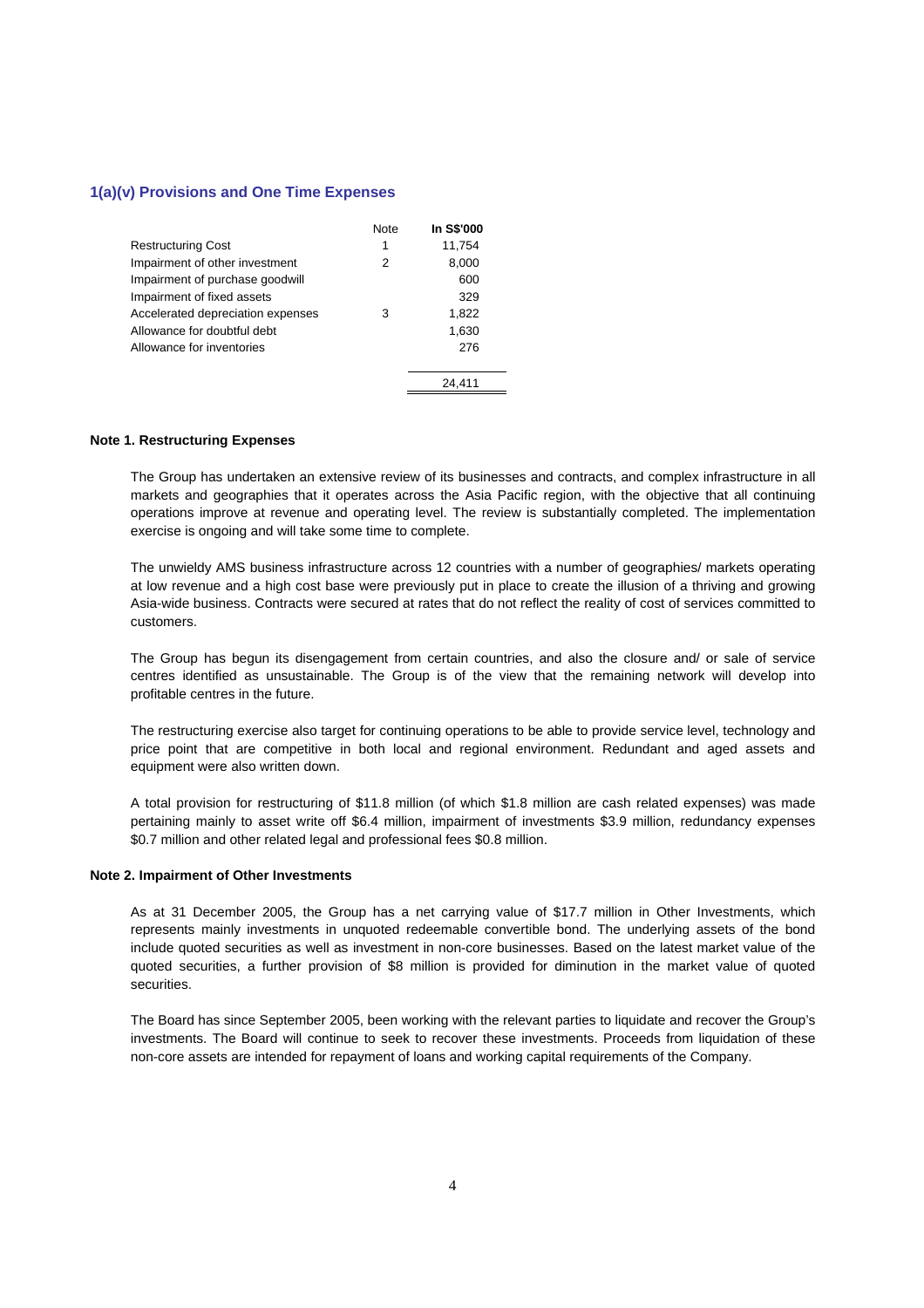#### **Note 3. Accelerated Depreciation Expenses**

The Board is proposing to change the estimated useful life for renovation, fixtures and fittings from 10 years to an economic useful life of 3 years, so as to realign to industry level and practices where service centres are typically renovated over some 3 years cycle. This \$1.8 million provision represents a one-off adjustment to the net book value of fixed assets.

### **1(a)(vi) Finance cost**

Finance cost comprises mainly interest expense arising from bank overdrafts and loans drawn down for operating and investing activities.

### **1(a)(vi) Income Tax Expenses**

The tax expense provision is made for profitable subsidiaries based on the applicable local statutory tax rate where the subsidiaries operate.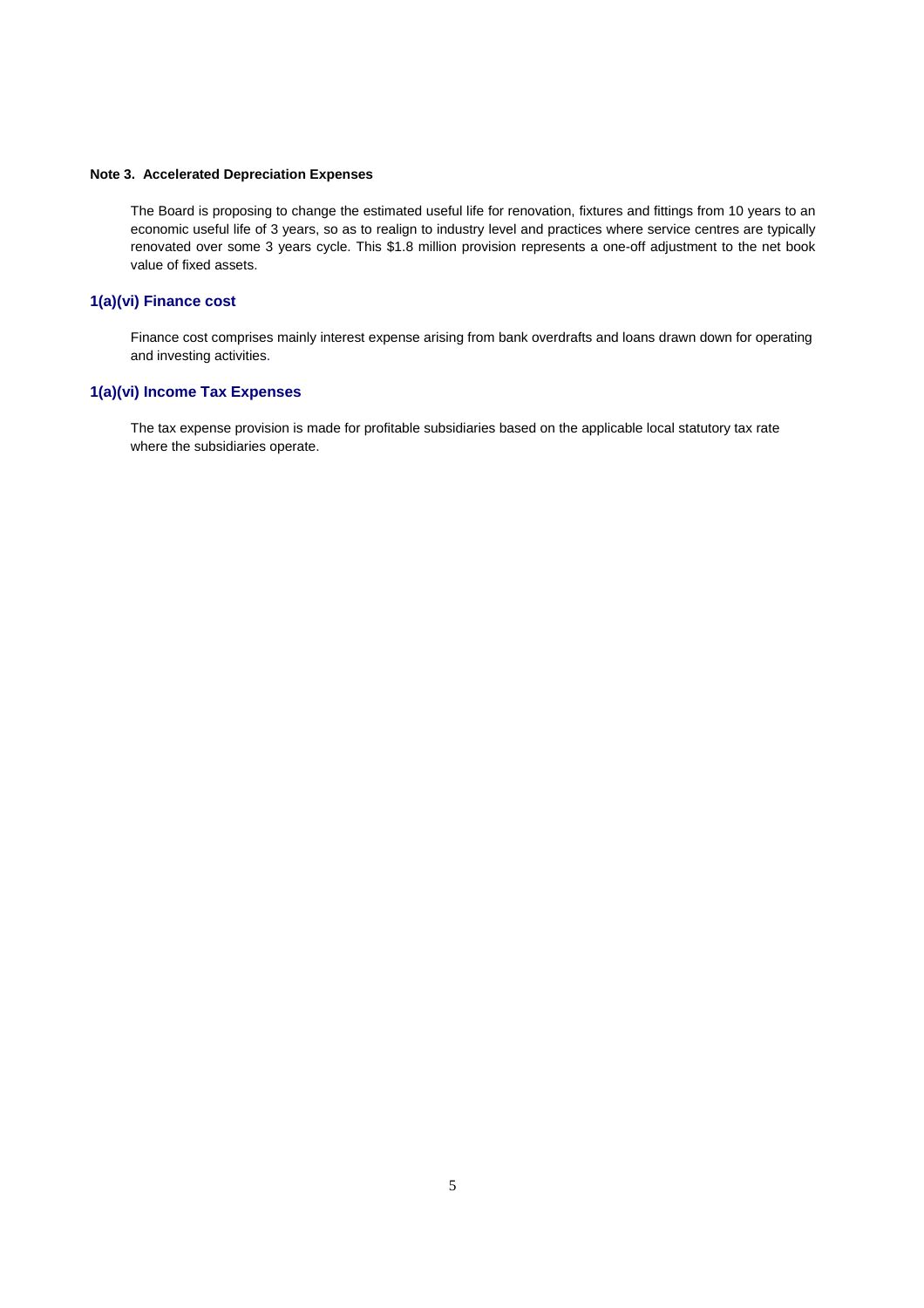### **1(b)(i) A balance sheet (for the issuer and group), together with a comparative statement as at the end of the immediately preceding financial year**

|                                                     |              |           | <b>Restated</b> |           |           |
|-----------------------------------------------------|--------------|-----------|-----------------|-----------|-----------|
|                                                     |              | Group     | Group           | Company   | Company   |
| In S\$'000                                          | <b>Notes</b> | 30/6/06   | 31/12/05        | 30/6/06   | 31/12/05  |
| <b>ASSETS</b>                                       |              |           |                 |           |           |
| <b>Current assets:</b>                              |              |           |                 |           |           |
| Cash                                                |              | 18,321    | 16,685          | 2,488     | 1,838     |
| Cash pledged                                        |              | 754       | 5,448           | 655       | 5,448     |
| Trade receivables                                   | Α            | 19,332    | 18,634          | 8,843     | 7,950     |
| Other receivables and prepayments                   | в            | 11,855    | 16,564          | 35,572    | 45,131    |
| Inventories                                         | C            | 17,314    | 11,667          |           |           |
| Total current assets                                |              | 67,576    | 68,998          | 47,558    | 60,367    |
| Non-current assets:                                 |              |           |                 |           |           |
| Investment in subsidiaries                          |              |           |                 | 28,542    | 21,642    |
| Investment in associates                            |              | 14        | 14              |           |           |
| Other Investments                                   |              | 9,730     | 17,731          | 6,690     | 14,090    |
| Advance payments for investments                    |              | 1,560     | 2,487           | 1,560     | 2,487     |
| Plant and equipment                                 |              | 11,777    | 13,963          | 1,141     | 2,027     |
| Other goodwill                                      |              | 9,746     | 10,346          |           |           |
| Goodwill on consolidation                           |              | 17,256    | 10,116          |           |           |
| Total non-current assets                            |              | 50,083    | 54,657          | 37,933    | 40,246    |
| <b>Total assets</b>                                 |              | 117,659   | 123,655         | 85,491    | 100,613   |
| <b>Current liabilities:</b>                         |              |           |                 |           |           |
| <b>Bank loans</b>                                   |              | 23,804    | 24,002          | 5,580     | 6,000     |
| <b>Bank overdraft</b>                               |              | 11,611    | 11,614          | 2,413     | 2,413     |
| Trade payables                                      | D            | 13,967    | 10,910          | 10,335    | 8,555     |
| Other payables                                      | E            | 54,348    | 42,484          | 39,953    | 51,935    |
| Income tax payable                                  |              | 1,370     | 1,198           |           |           |
| Obligations under finance leases                    |              | 68        | 68              |           |           |
| Current portion of long- term bank loan             |              | 548       | 508             |           |           |
| <b>Total current liabilities</b>                    |              | 105,716   | 90,784          | 58,281    | 68,903    |
| <b>Non-current liabilities:</b>                     |              |           |                 |           |           |
| Obligations under finance leases                    |              | 177       | 212             |           |           |
| Deferred income tax                                 |              | 1,083     | 1,021           | 912       | 912       |
| Long term portion of long-term bank loans           |              |           | 324             |           |           |
| Total non-current liabilities                       |              | 1,260     | 1,557           | 912       | 912       |
| <b>Capital and reserves:</b>                        |              |           |                 |           |           |
| Share capital                                       |              | 69,940    | 24,024          | 69,940    | 24,024    |
| Share premium reserve                               |              |           | 38,394          |           | 38,394    |
| <b>Capital Redemption Reserve</b>                   |              |           | 22              |           | 22        |
| Share options reserve                               |              | 2,716     | 2,716           | 2,716     | 2,716     |
| Foreign currency translation reserve                |              | 1,535     | (633)           |           |           |
| <b>Accumulated losses</b>                           | F            | (68, 413) | (38, 607)       | (46, 358) | (34, 358) |
| Equity attributable to equity holders of the parent |              | 5,778     | 25,916          | 26,298    | 30,798    |
| Minority Interests                                  |              | 4,905     | 5,398           |           |           |
| <b>Total liabilities and equity</b>                 |              | 117,659   | 123,655         | 85,491    | 100,613   |
|                                                     |              |           |                 |           |           |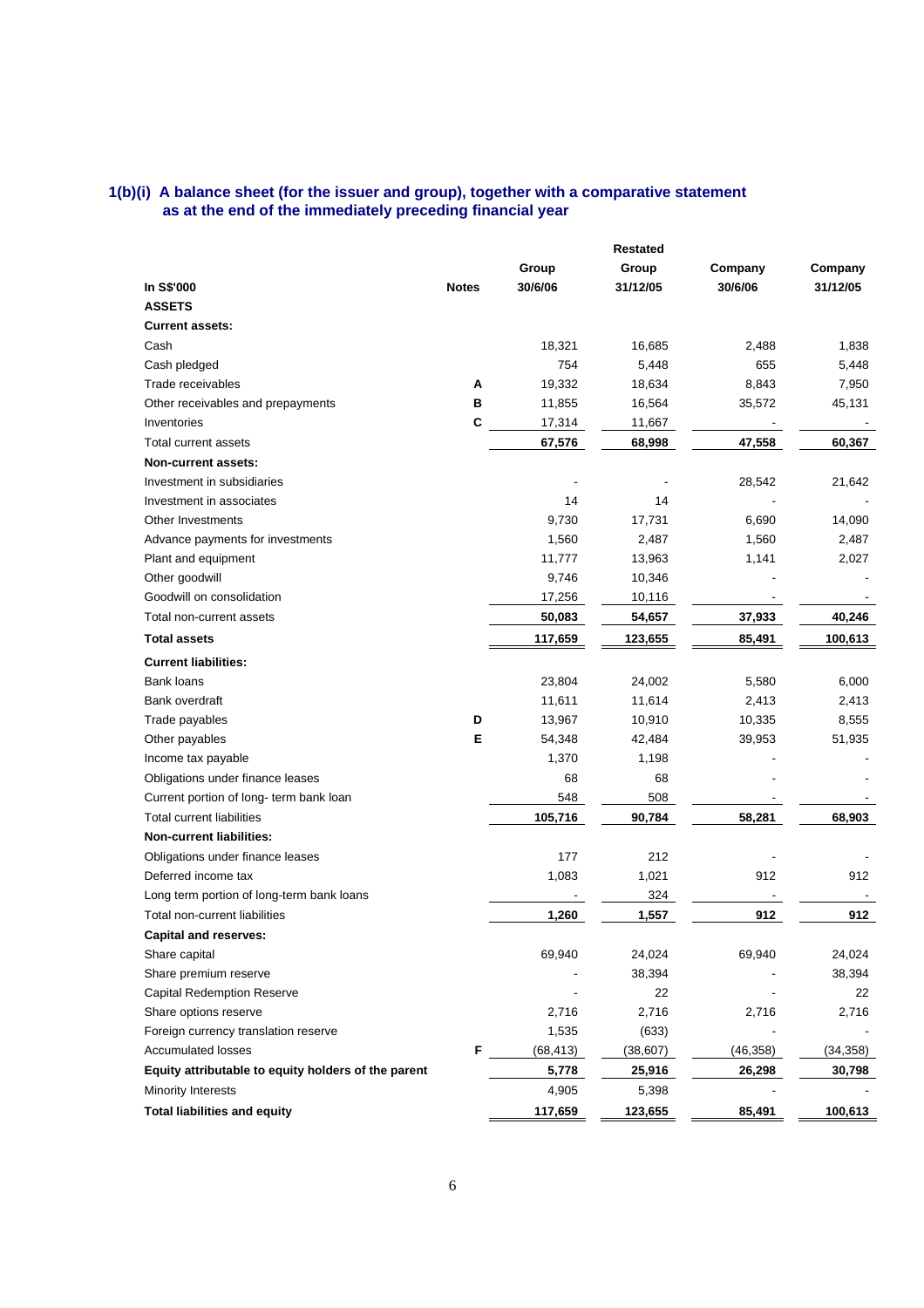#### **(A) Trade receivables**

 The trade receivables turnover is 26 days for the 6 months period ended 30 June 2006 (29 days for year ended December 2005).

#### **(B) Other receivables and prepayments**

Included in other receivables are mainly refundable deposits (\$2 million), prepayments (\$1.0 million), amount due from related parties (\$3.5 million), tax recoverable (\$2.8 million) and accrued income (\$2.5 million).

#### **(C) Inventories**

 The significant increase in inventories is due mainly to additional stock holding of DMS business and acquisition of Semitech Mobility Solutions Pte Ltd. The inventory turnover is 29 days for the period ended 30 June 2006 (20 days for year ended 31 December 2005).

### **(D) Trade payables**

 Trade payables turnover is 23 days for the period ended 30 June 2006 (18 days for the year ended 31 December 2005).

#### **(E) Other payables**

 Included in other payables are accrued operating expenses (\$11.3 million), accrued restructuring cost (\$11.8m) refundable deposit for disposal of a subsidiary (\$4.1 million) and provision for liabilities (\$7.7 million), amount owing to related parties (\$8.8 million), advances from major shareholders for rights issue (\$5 million) and accounts payable to third parties (\$5.6 million)

#### **(F) Accumulated losses**

In the course of the Company's internal investigation, it was discovered that there was a further invalid sales in FY 2004 amounting to \$3.8 million reported in a subsidiary company which is non-recoverable and accordingly, the accumulated losses of the Group brought forward to FY 2005 has been restated to take up the provision in FY 2004.

### **1(b)(ii) Aggregate amount of group's borrowings and debt securities**

### **Amount repayable in one year or less, or on demand**

| As at 30 June 2006 |                    | As at 31 December 2005 |                    |  |  |
|--------------------|--------------------|------------------------|--------------------|--|--|
| Secured (\$'000)   | Unsecured (\$'000) | Secured (\$'000)       | Unsecured (\$'000) |  |  |
| 822                | 35,209             | 4.612                  | 31.580             |  |  |

## **Amount repayable after one year**

| As at 30 June 2006 |                    | As at 31 December 2005 |                    |  |  |
|--------------------|--------------------|------------------------|--------------------|--|--|
| Secured (\$'000)   | Unsecured (\$'000) | Secured (\$'000)       | Unsecured (\$'000) |  |  |
| 177                |                    | 212                    | 324                |  |  |

### **Details of collateral**

The bank loans amounting to \$754,000 (31 December 2005: \$4,544,000) of the Group are secured by fixed deposits of \$754,000 (31 December 2005: \$5,448,000).

Finance lease is secured by the fixed assets acquired under the lease arrangement.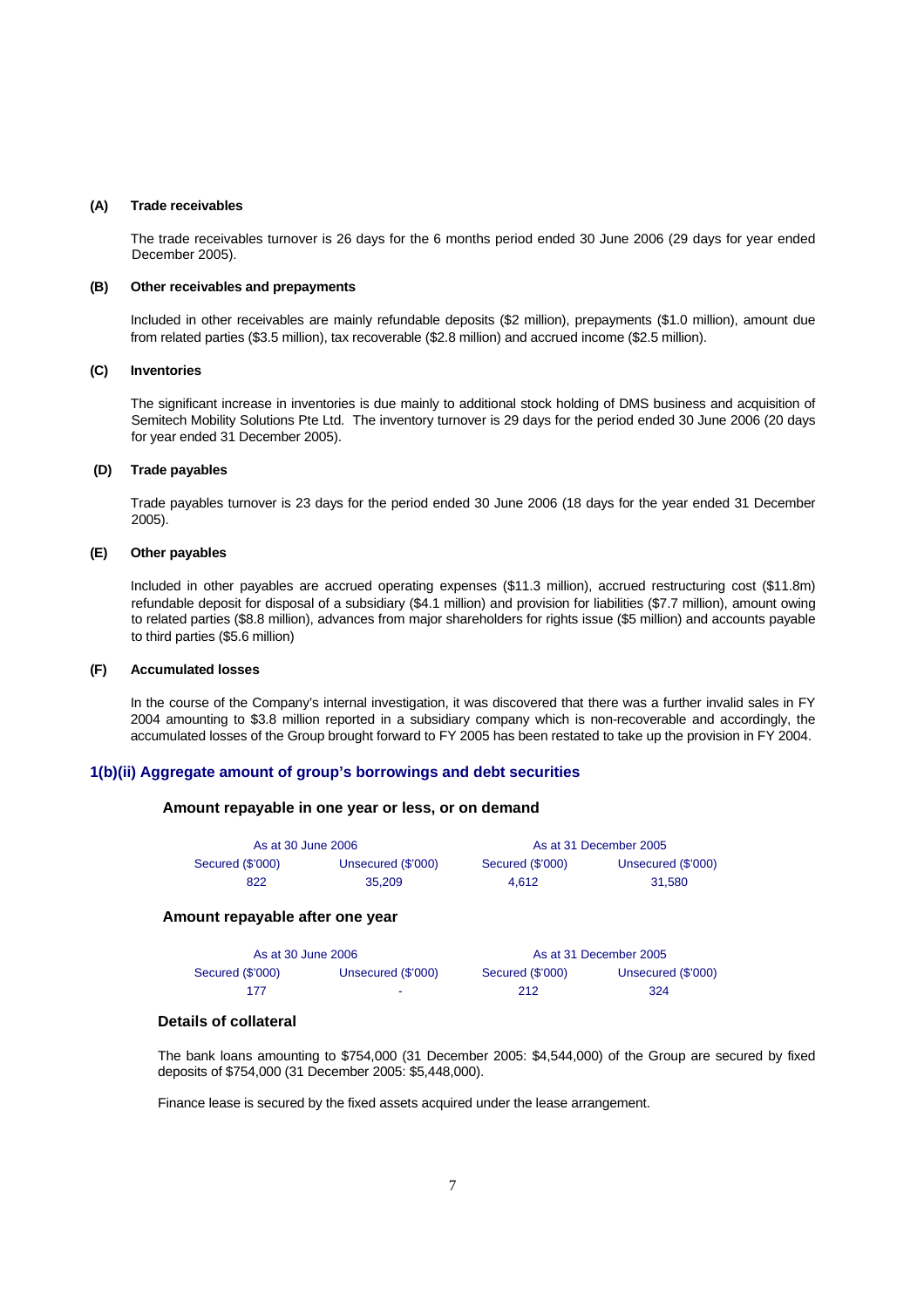### **1(c) A cash flow statement (for the group), together with a comparative statement for the corresponding period of the immediately preceding financial year**

|                                                                |           |          | <b>YTD</b> | <b>YTD</b> |
|----------------------------------------------------------------|-----------|----------|------------|------------|
| In S\$'000                                                     | Q2-06     | $Q2-05$  | 30-Jun-06  | 30-Jun-05  |
| <b>Operating activities:</b>                                   |           |          |            |            |
| Loss before income tax                                         | (27, 187) | (4, 109) | (29, 494)  | (7,571)    |
| Adjustments for:                                               |           |          |            |            |
| Depreciation expense                                           | 857       | 1,274    | 1,744      | 2,598      |
| Interest expense                                               | 532       | 524      | 1,068      | 947        |
| Interest income                                                | (516)     | (573)    | (1,027)    | (1,090)    |
| Gain on disposal of plant and equipment                        | 145       | (181)    | 149        | (149)      |
| Plant and equipment written off                                | 3         | 14       | 3          | 15         |
| Allowance for inventories                                      | 58        |          | 58         |            |
| Additional provisions                                          | 23,047    |          | 23,047     |            |
| Impairment of other investments                                |           |          | 79         |            |
| Excess of interest in the net fair value of                    |           |          |            |            |
| acquired subsidiaries identifiable assets,                     |           |          |            |            |
| liabilities over cost<br>Operating loss before working capital | (616)     |          | (616)      |            |
| changes                                                        | (3,677)   | (3,051)  | (4,989)    | (5,250)    |
| Trade receivables                                              | (1,350)   | (1,380)  | 1,671      | 2,456      |
| Other receivables and prepaid expenses                         | 5,168     | 5,743    | 3,157      | 6,334      |
| Inventories                                                    | (3,488)   | 7,249    | (4, 575)   | 1,089      |
| Trade payables                                                 | 171       | (6, 769) | 715        | (3, 554)   |
| Other payables                                                 | 1,771     | (1,607)  | (403)      | (7, 342)   |
| Cash generated (used in) from                                  |           |          |            |            |
| operations                                                     | (1,405)   | 185      | (4, 424)   | (6, 267)   |
| Interest received                                              | 516       | 573      | 1,027      | 1,090      |
| Income tax paid                                                | (307)     | (1,001)  | 17         | (1,689)    |
| Net used in operating activities                               | (1, 196)  | (243)    | (3, 380)   | (6, 866)   |
| Investing activities:                                          |           |          |            |            |
| Purchase of plant and equipment                                | (312)     | 692      | (738)      | (161)      |
| Proceeds from disposal of plant and                            |           |          |            |            |
| equipment                                                      |           | (88)     |            | (80)       |
| Additional investment in a subsidiary                          |           | (1)      |            | (2,687)    |
| Advance payments for investments                               |           | 110      |            | (6,739)    |
| Cash contribution of acquired                                  |           |          |            |            |
| subsidiaries                                                   | 391       |          | 391        |            |
| Net cash from (used in) investing<br>activities                | 79        | 713      | (347)      | (9,667)    |
|                                                                |           |          |            |            |
| <b>Financing activities:</b>                                   |           |          |            |            |
| Proceeds from issuing shares                                   |           | 128      |            | 255        |
| Interest paid                                                  | (532)     | (524)    | (1,068)    | (946)      |
| Decrease in finance lease                                      | (9)       | (55)     | (35)       | (36)       |
| Fixed deposits subject to restriction                          | 4,795     | 3,196    | 4,694      | 3,196      |
| Repayment of bank loans                                        | (107)     | (3, 243) | (482)      | (5,203)    |
| Net cash from (used in) financing<br>activities                | 4,147     | (498)    | 3,109      | (2,734)    |
| Net effect of exchange rate changes in                         |           |          |            |            |
| consolidating subsidiaries                                     | 758       | (470)    | 2,254      | (301)      |
| Net increase (decrease) in cash and                            |           |          |            |            |
| cash equivalents<br>Cash and cash equivalents at               | 3,788     | (498)    | 1,636      | (19, 568)  |
| beginning of period                                            | 2,922     | 2,654    | 5,074      | 21,724     |
|                                                                |           |          |            |            |
| Cash and cash equivalents at end of                            |           |          |            |            |
| period                                                         | 6,710     | 2,156    | 6,710      | 2,156      |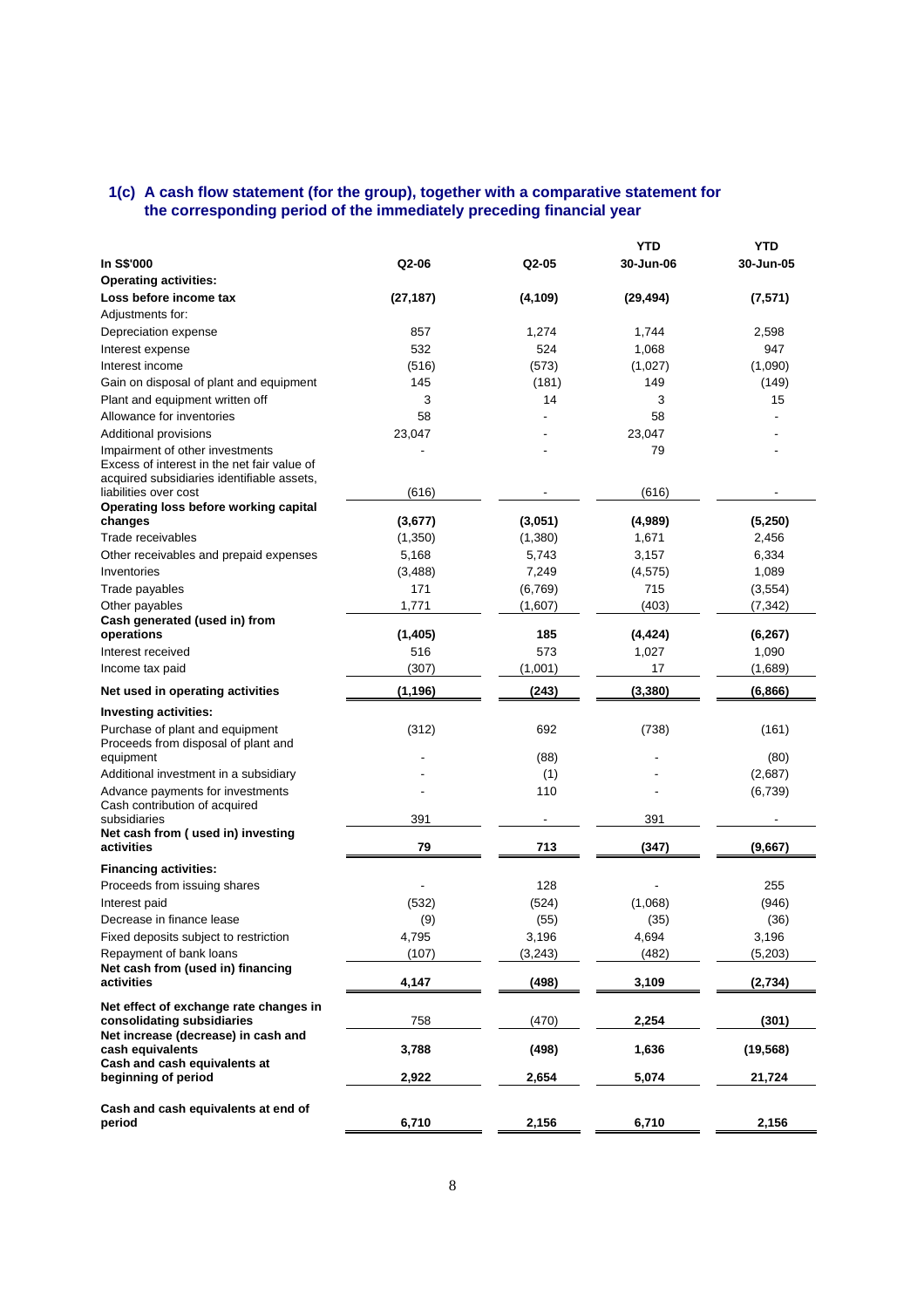## **A. Cash and cash equivalents at end of financial period**:

| In S\$'000                        | June-06  | June-05  |
|-----------------------------------|----------|----------|
| Cash                              | 19,075   | 19.219   |
| <b>Bank Overdraft</b>             | (11,611) | (11,614) |
| Less: Cash subject to restriction | (754)    | (5, 449) |
| <b>Net</b>                        | 6,710    | 2,156    |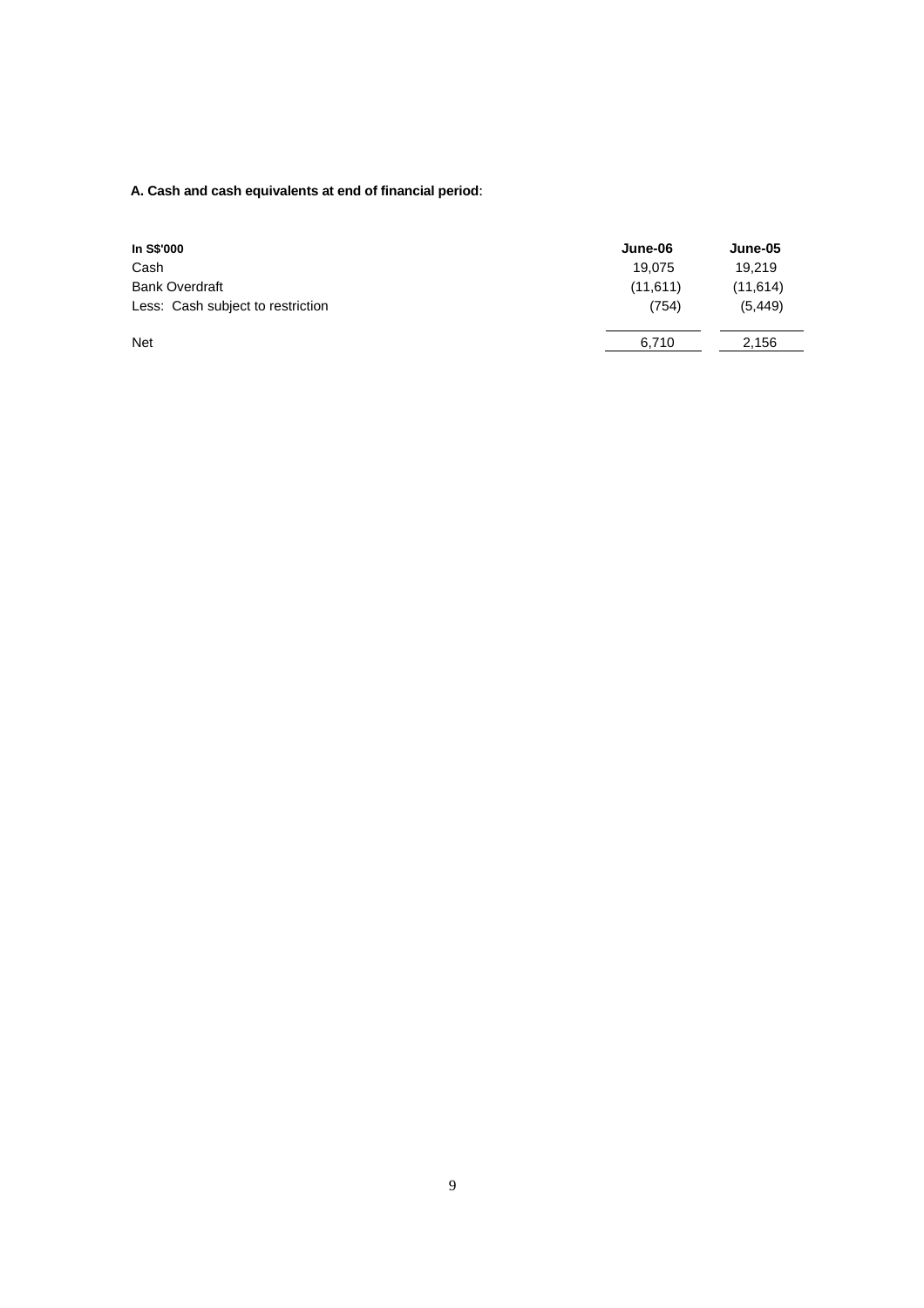## **1(d)(i) A statement (for the issuer and group) showing either (i) all changes in equity or (ii) changes in equity other than those arising from capitalisation issues and distributions to shareholders, together with a comparative statement for the corresponding period of the immediately preceding financial year**

| <b>In S\$'000</b>                                 | <b>Share</b><br>capital | Capital<br>redemption<br>reserve | <b>Share</b><br>options<br>reserve | <b>Share</b><br>Premium  | <b>Translation</b><br>reserve | <b>Accumulated</b><br>$Losses$ **## | <b>Attibutable to</b><br><b>Equity holders</b><br>of the parents | <b>Minority</b><br><b>Interest</b> | <b>Total</b> |
|---------------------------------------------------|-------------------------|----------------------------------|------------------------------------|--------------------------|-------------------------------|-------------------------------------|------------------------------------------------------------------|------------------------------------|--------------|
| Group(6 Months Ended 30 June 2005)                |                         |                                  |                                    |                          |                               |                                     |                                                                  |                                    |              |
| Balance at 1 January 2005 as previously           |                         |                                  |                                    |                          |                               |                                     |                                                                  |                                    |              |
| reported                                          | 24,017                  | 22                               | 1,903                              | 38,274                   | 333                           | (24, 777)                           | 39,772                                                           | 12,746                             | 52,518       |
| Provisions for invalid receivables made by a      |                         |                                  |                                    |                          |                               |                                     |                                                                  |                                    |              |
| subsidiary company                                |                         |                                  | $\blacksquare$                     |                          | $\blacksquare$                | (3,884)                             | (3,884)                                                          |                                    | (3,884)      |
|                                                   |                         |                                  |                                    |                          |                               |                                     |                                                                  |                                    |              |
| Balance at 1 January 2005 (restated)              | 24,017                  | 22                               | 1,903                              | 38,274                   | 333                           | (28,661)                            | 35,888                                                           | 12,746                             | 48,634       |
| Net loss for the period                           |                         |                                  |                                    |                          |                               | (7, 139)                            | (7, 139)                                                         | (757)                              | (7, 896)     |
| Issue of shares on exercise of share options      | 7                       |                                  |                                    | 120                      |                               |                                     | 127                                                              | $\sim$                             | 127          |
| Foreign currency translation                      | ÷,                      |                                  | ä,                                 | ÷.                       | (300)                         |                                     | (300)                                                            | ä,                                 | (300)        |
| Balance at 30 June 2005 (restated)                | 24,024                  | 22                               | 1,903                              | 38,394                   | 33                            | (35,800)                            | 28,576                                                           | 11,989                             | 40,565       |
| Group(6 Months Ended 30 June 2006)                |                         |                                  |                                    |                          |                               |                                     |                                                                  |                                    |              |
| <b>Balance at 1 January 2006 (Restated)</b>       | 24,024                  | 22                               | 2,716                              | 38,394                   | (633)                         | (38,607)                            | 25,916                                                           | 5,398                              | 31,314       |
| Net loss for the period                           |                         |                                  |                                    |                          |                               | (29, 806)                           | (29,806)                                                         | 123                                | (29, 683)    |
| Issue of ordinary shares                          | 7,500                   |                                  | ÷                                  |                          |                               | ä,                                  | 7,500                                                            | $\overline{\phantom{a}}$           | 7,500        |
| Recognition of share-based payments               |                         |                                  |                                    |                          |                               |                                     |                                                                  | ٠                                  |              |
| Effects of acquisition of interest in subsidiries |                         |                                  |                                    |                          |                               |                                     |                                                                  | (616)                              | (616)        |
| Transfer to share capital                         | 38,416                  | (22)                             | ä,                                 | (38, 394)                |                               |                                     |                                                                  | ÷.                                 |              |
| Foreign currency translation                      | ä,                      |                                  |                                    |                          | 2,168                         |                                     | 2,168                                                            | ä,                                 | 2,168        |
|                                                   |                         |                                  |                                    |                          |                               |                                     |                                                                  |                                    |              |
| <b>Balance at 30 June 2006</b>                    | 69.940                  | ÷,                               | 2,716                              | $\sim$                   | 1,535                         | (68, 413)                           | 5,778                                                            | 4,905                              | 10.683       |
| Company (6 Months Ended 30 June 2005)             |                         |                                  |                                    |                          |                               |                                     |                                                                  |                                    |              |
| Balance at 1 January 2005 (restated)              | 24,017                  | 22                               | 1,903                              | 38,274                   |                               | (758)                               | 63,458                                                           |                                    | 63,458       |
| Net profit for the period                         |                         |                                  | ä,                                 | $\overline{\phantom{a}}$ |                               | (2,598)                             | (2,598)                                                          |                                    | (2,598)      |
| Issue of shares on exercise of share options      | 7                       |                                  | ÷                                  | 120                      |                               | ٠                                   | 127                                                              | ٠                                  | 127          |
| Balance at 30 June 2005 (restated)                | 24,024                  | 22                               | 1,903                              | 38,394                   |                               | (3,356)                             | 60,987                                                           |                                    | 60,987       |
|                                                   |                         |                                  |                                    |                          |                               |                                     |                                                                  |                                    |              |
| Company (6 Months Ended 30 June 2006)             |                         |                                  |                                    |                          |                               |                                     |                                                                  |                                    |              |
| <b>Balance at 1 January 2006</b>                  | 24,024                  | 22                               | 2,716                              | 38,394                   |                               | (34, 358)                           | 30,798                                                           | ä,                                 | 30,798       |
| Net loss for the period                           |                         |                                  |                                    |                          |                               | (12,000)                            | (12,000)                                                         | ä,                                 | (12,000)     |
| Issue of ordinary shares                          | 7,500                   |                                  | ٠                                  | ٠                        |                               | ÷,                                  | 7,500                                                            |                                    | 7,500        |
| Transfer to share capital                         | 38,416                  | (22)                             | ä,                                 | (38, 394)                |                               |                                     |                                                                  |                                    | ÷.           |
| <b>Balance at 30 June 2006</b>                    | 69,940                  | ٠                                | 2,716                              |                          | ٠                             | (46, 358)                           | 26,298                                                           |                                    | 26,298       |
|                                                   |                         |                                  |                                    |                          |                               |                                     |                                                                  |                                    |              |

\*\* ##

 The accumulated losses brought forward from 2004 of the Group has been restated to include a restatement provision on receivable amounting to \$3.8 million

| <b>In S\$'000</b>                                                             | Group     |
|-------------------------------------------------------------------------------|-----------|
| Accumulated losses carried forward to 2005 of<br>Group as previously reported | (24, 777) |
| l ess<br>Restatement (refer note 1b(i)F)                                      | (3.884)   |
| Accumulated losses carried forward to 2005<br>as restated                     |           |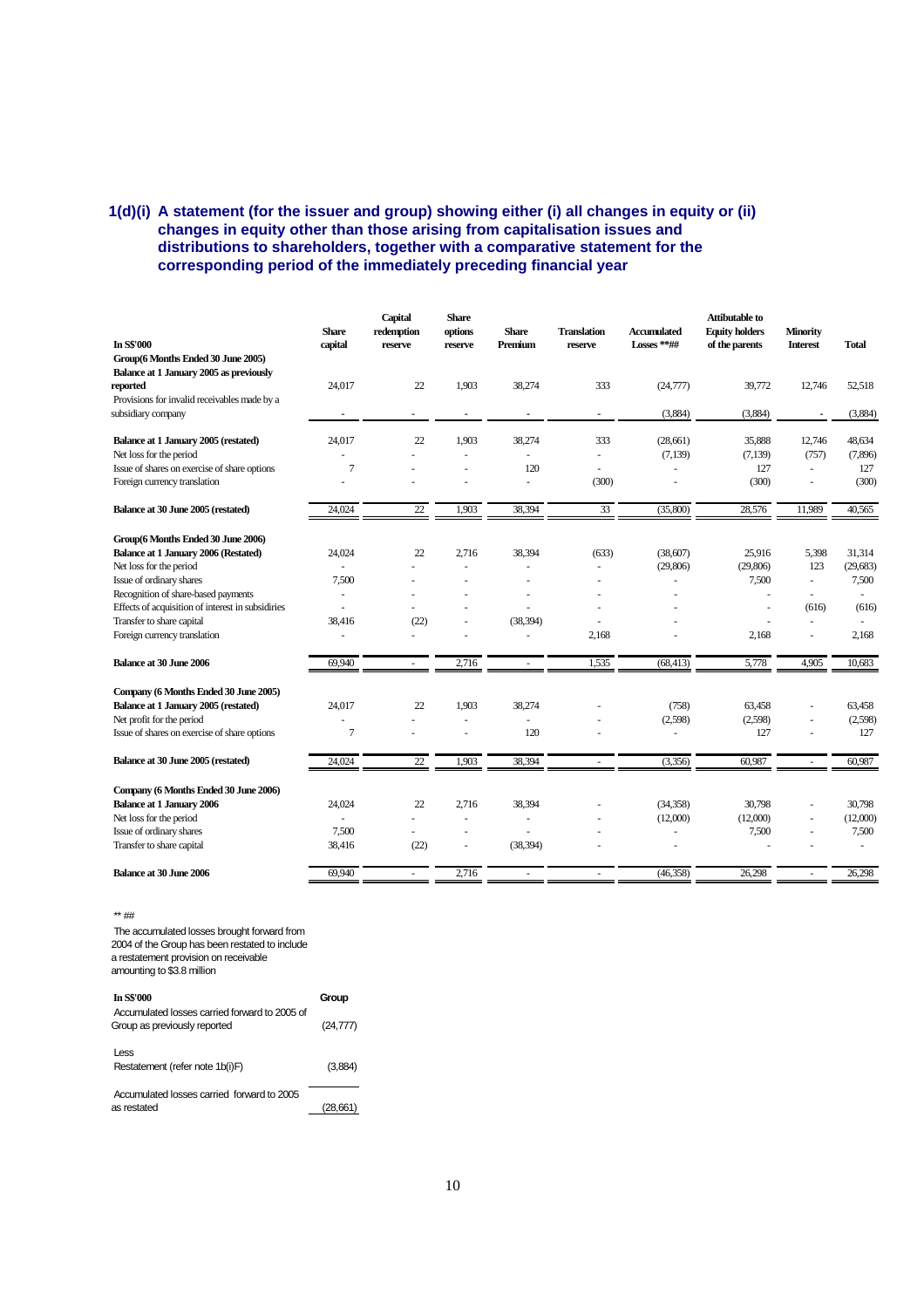## **1(d)(ii) Details of any changes in the company's share capital arising from rights issue, bonus issue, share buy-backs, exercise of share options or warrants, conversion of other issues of equity securities, issue of shares for cash or as consideration for acquisition or for any other purpose since the end of the previous period reported on. State also the number of shares that may be issued on conversion of all the outstanding convertibles as at the end of the current financial period reported on and as at the end of the corresponding period of the immediately preceding financial year**

The ACCS Share Option Scheme 2003 (the "Scheme") was approved and adopted by members at the Extraordinary General Meeting held on 13 January 2003. The price at which a participant of the Scheme shall subscribe for each share upon the exercise of an option was determined based on the average closing prices of the shares for each of the last five market days immediately preceding the date of grant of the options ("Date of Grant"). The vesting period of the options commences on the date not earlier than the first anniversary of the Date of Grant and expires on the tenth anniversary of the Date of Grant.

The share options granted and exercised during the financial period and share options outstanding as at 30 June 2006 under the Scheme were as follows:

| Date of grant      | Balance at<br>January 1,<br>2006 or grant<br>date if later | Exercised                | Lapsed/<br>Cancelled     | Adjustments<br>pursuant to<br>rights issue ** | Balance at<br>June 30.<br>2006 | Subscription<br>Price | Expiry date        |
|--------------------|------------------------------------------------------------|--------------------------|--------------------------|-----------------------------------------------|--------------------------------|-----------------------|--------------------|
|                    |                                                            |                          |                          |                                               |                                |                       |                    |
| September 17, 2003 | 1,664,000                                                  |                          | (254,000)                | 402,849                                       | 1,812,849                      | 0.400                 | September 16, 2013 |
| April 14, 2004     | 13,833,000                                                 | ٠                        | (1,699,714)              | 3,499,678                                     | 15,632,964                     | 0.651                 | April 13, 2014     |
| September 22, 2005 | 7,000,000                                                  | $\overline{\phantom{a}}$ | $\overline{\phantom{a}}$ | 4,238,000                                     | 11,238,000                     | 0.155                 | September 21, 2010 |
|                    |                                                            |                          |                          |                                               |                                |                       |                    |
|                    | 22,497,000                                                 |                          | (1,953,714)              | 8,140,527                                     | 28,683,813                     |                       |                    |

#### **Number of share options**

Pursuant to the Companies (Amendment) Act 2005 effective from 30 January 2006, the concept of authorized share capital and par value has been abolished. Consequently any amounts standing to the credit of share premium account and capital redemption reserve account as at 30 January 2006 were transferred to share capital as at that date.

\*\* Adjusted for rights issue on the basis of 1 rights share for every 2 ordinary shares during the financial period

## **2. Whether the figures have been audited, or reviewed and in accordance with which standard (e.g. the Singapore Standard on Auditing 910 (Engagements to Review Financial Statements), or an equivalent standard)**

The figures for the period from 1 January 2006 to 30 June 2006 have not been audited or reviewed by our auditors. The auditors have expressed an "except for" opinion on the 2005 financial statements as described in the following: -

- a) The opening balances affected by adjustments arising from the matters below were brought forward into the financial statements for the year ended 31 December 2005 and hence have effects on the 2005 financial statements.
	- refurbishment service income and investigations;
	- payments for certain investments
	- adjustments made by the company in relation to financial years 2004 and 2003; and
	- limitation on the scope of work of auditors of certain subsidiaries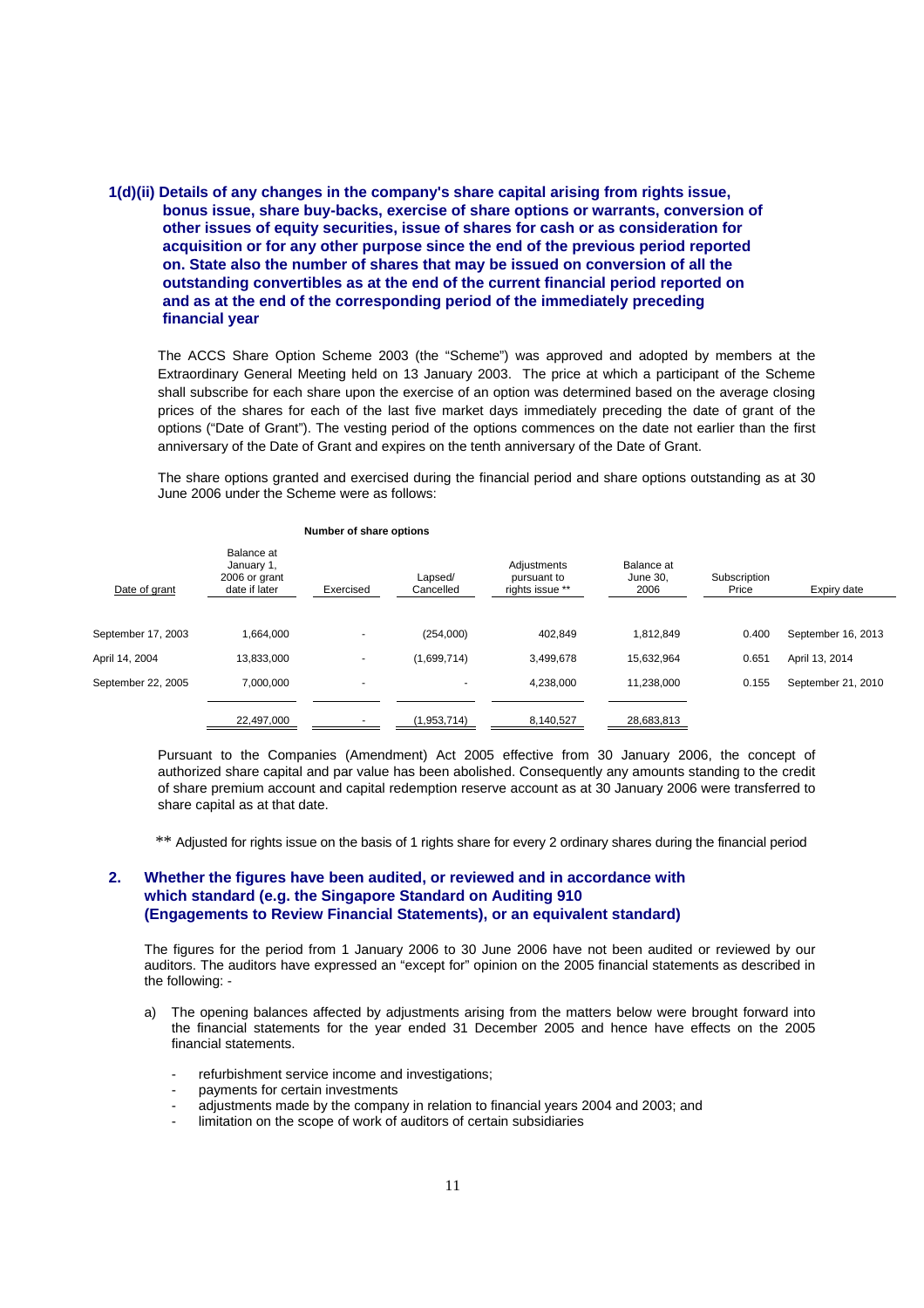- b) The ongoing CAD proceedings against former executives, the outcome of such proceedings may uncover information which may require further adjustments
- c) The completeness of the disclosure of related party transactions, due to former executives who have been subsequently charged by CAD were still presiding over the affairs of the company during the first half of 2005.
- d) The auditors of certain subsidiaries have expressed disclaimer of opinion due to limitation of scope on certain provisions and impairment data.
- e) The audit clearances for certain subsidiaries were not received as at date of auditors' report.

### **3. Where the figures have been audited or reviewed, the auditors' report (including any qualifications or emphasis of matter)**

The figures have not been audited or reviewed by our auditors.

### **4. Whether the same accounting policies and methods of computation as in the issuer's most recently audited annual financial statements have been applied**

The accounting policies and methods of computation have been applied consistently. The group and the company have applied accounting policies and methods of computation in the financial statements for the current reporting period consistent with those of the audited financial statements as at 31 December 2005.

### **5. If there are any changes in the accounting policies and methods of computation, including any required by an accounting standard, what has changed, as well as the reasons for, and the effect of, the change**

Please refer to section 4 above.

## **6. Earnings per ordinary share of the group for the current period reported on and the corresponding period of the immediately preceding financial year, after deducting any provision for preference dividends**

| <b>Earnings Per Share</b>                      | YTD       | YTD       |
|------------------------------------------------|-----------|-----------|
| (based on consolidated net loss)               | 30-Jun-06 | 30-Jun-05 |
| attributable to equity holders of the company) | Cents     | Cents     |
| - Basic                                        | (3.02)    | (0.74)    |
| - Fully Diluted                                | (3.02)    | (0.74)    |
|                                                |           |           |

Basic earnings per ordinary share is computed based on the weighted average number of shares in issue during the period of 985,738,830 (31 December 2005: 960,935,417) of \$0.025 each.

Fully diluted earnings per ordinary share is computed based on the weighted average number of shares during the period adjusted for the effect of all potential dilutive ordinary shares of 985,738,830 (31 December 2005: 960,935,417) of \$0.025 each.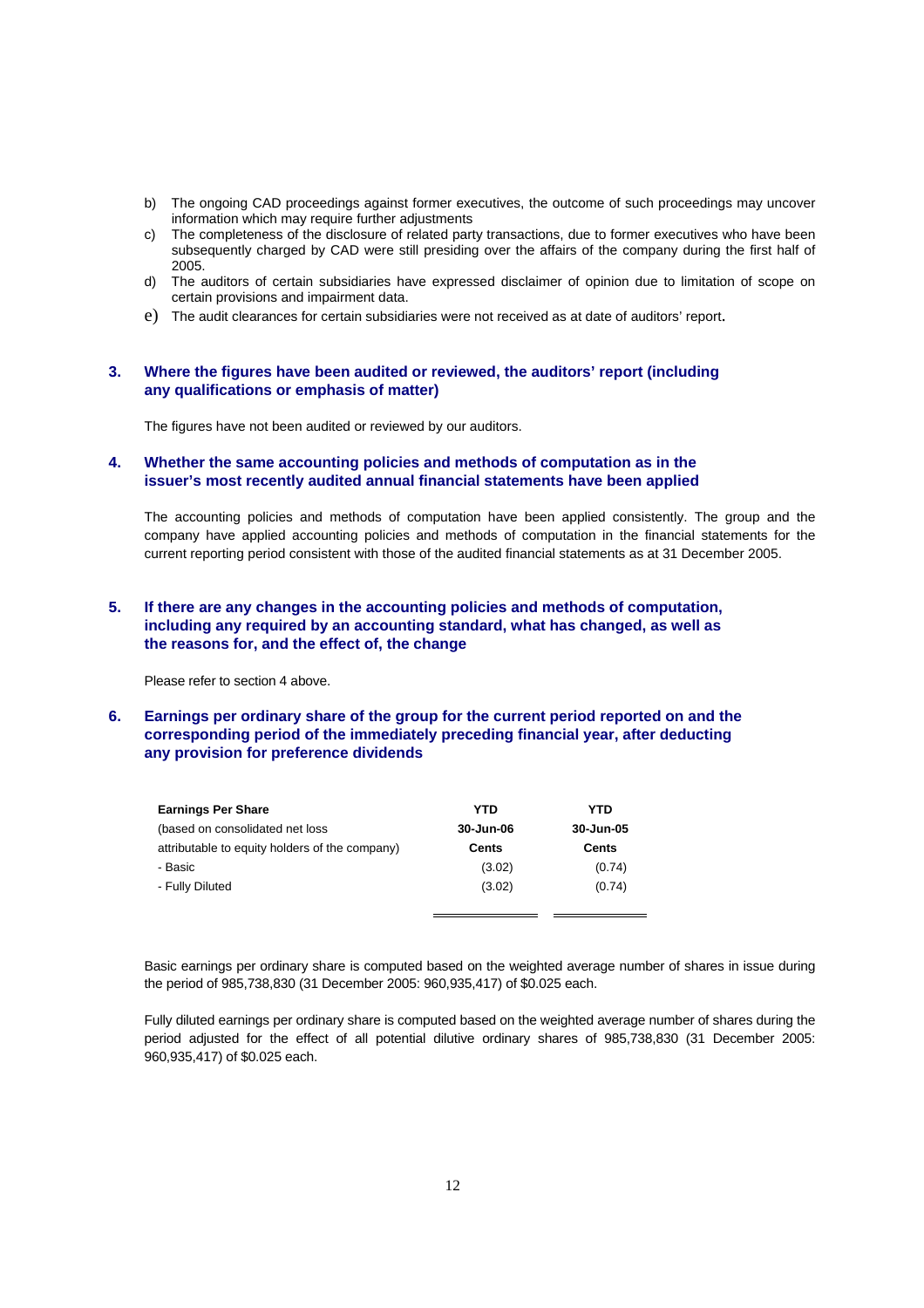## **7. Net asset value (for the issuer and group) per ordinary share based on issued share capital of the issuer at the end of the (a) current period reported on and (b) immediately preceding financial year**

|                                 | Group        |          | Company      |              |  |
|---------------------------------|--------------|----------|--------------|--------------|--|
|                                 | 30/6/06      | 31/12/05 | 30/6/06      | 31/12/05     |  |
|                                 | <b>Cents</b> | Cents    | <b>Cents</b> | <b>Cents</b> |  |
|                                 |              |          |              |              |  |
| Net Assets Value (NA) per share | 0.59         | 2.70     | 2.67         | 3.20         |  |

The NA per Share as at 30 June 2006 is calculated based on 985,738,830 (31 December 2005: 960,652,480) ordinary shares of \$0.025 each.

**8. A review of the performance of the group, to the extent necessary for a reasonable understanding of the group's business. The review must discuss any significant factors that affected the turnover, costs, and earnings of the group for the current financial period reported on, including (where applicable) seasonal or cyclical factors. It must also discuss any material factors that affected the cash flow, working capital, assets or liabilities of the group during the current financial period reported on** 

### **Revenue**

Quarter on quarter, revenue remained relatively flat. Revenue for the period under review also included the contribution from the acquired AMS business of Semitech, which was completed in April 2006. The acquisition had partially back-filled the revenue shortfall arising for the cessation of the Nokia contract in May 2005.

#### **Loss after income tax**

The Group reported a net loss of \$27.2 million for 2Q2006. The net loss for the period is mainly due to provisions and one time expenses of \$24.4 million (please refer to note 1a(v)). Excluding this one-off expenses, the Group narrowed its loss to \$2.8 million in 2Q FY2006 against a loss of \$4.1 million in the corresponding quarter in year 2005.

#### **Cash Flows**

The Group continued to operate under working capital constraints. The net decrease in cash and cash equivalents for the first half was due mainly to the net operating loss incurred in the quarter. Looking forward, proceeds from the Rights Issue, which was completed in July 2006, and the proposed liquidation of non-core assets are expected to relieve the constraints on working capital and reduce financing cost.

#### **Restatement**

The accumulated losses brought forward for 2005 of the Group has been restated to include provision for receivable amounting to \$3.8 million by a subsidiary arising from invalid sales in 2004. Please refer to note 1b(i)F.

### **9. Where a forecast, or a prospect statement, has been previously disclosed to shareholders, any variance between it and the actual results**

Not applicable.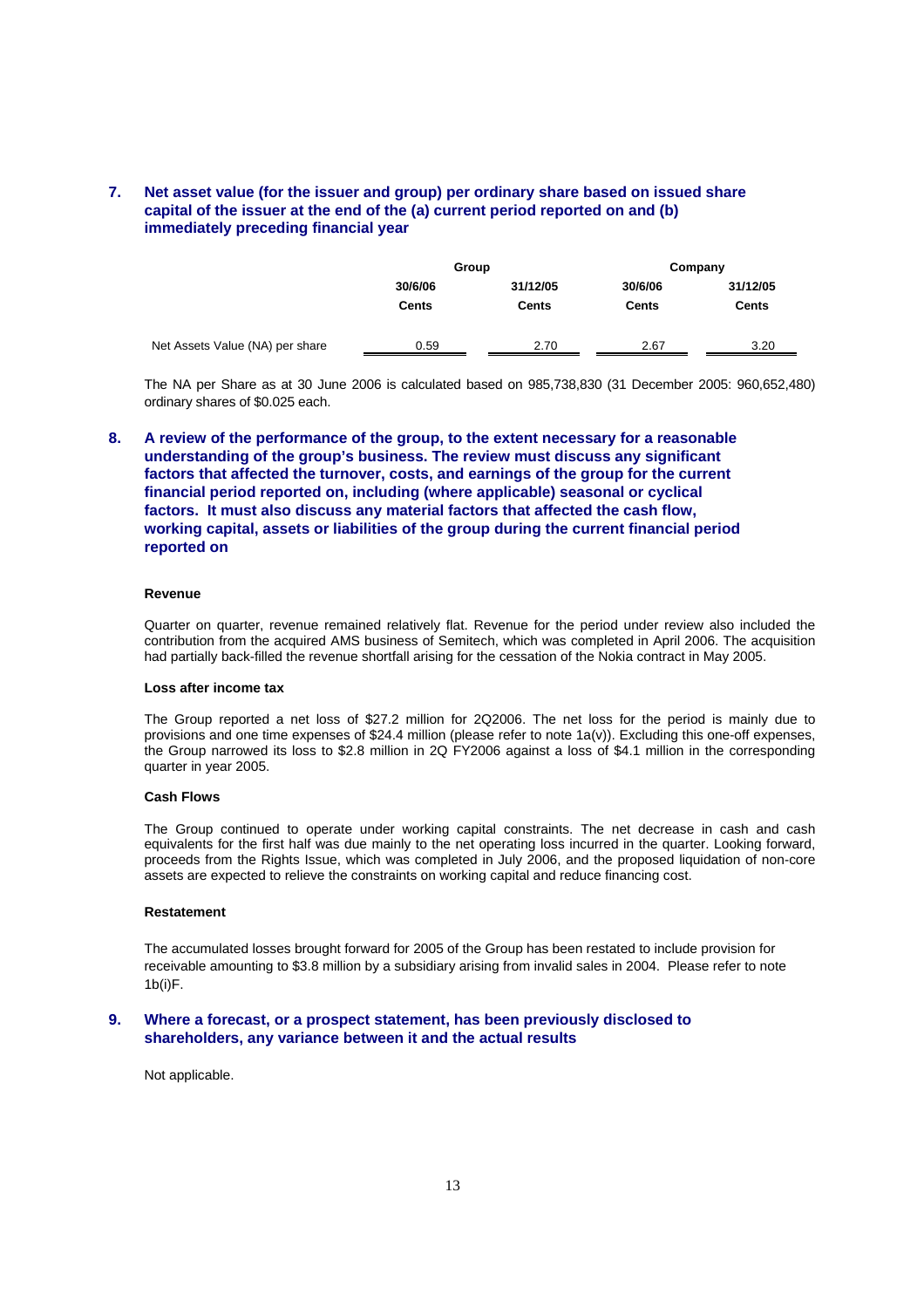## **10. A commentary at the date of the announcement of the competitive conditions of the industry in which the group operates and any known factors or events that may affect the group in the next reporting period and the next 12 months**

On the AMS business, the Group has substantially completed its review of the regional service network and has started implementing approved restructuring plans. Elements of the plan include disengagement from certain countries, and closure of non-viable service centres and rationalisation of country network for continuing operations. Integration of the acquired AMS business from Semitech is continuing apace.

Pricing pressure is also expected to continue to affect the margins of the DMS segment through the second half of this year. As such, DMS is re-aligning its business to derive a higher contribution from its retail operations.

Proceeds from the Rights Issue and the proposed liquidation of non-core assets are expected to relieve the constraints on working capital and reduce financing cost. Notwithstanding the restructuring exercise, proceeds from the Rights Issue will facilitate the Group in looking at growth opportunities in key markets and accounts to improve yield and operating performance.

Looking forward, the Group's AMS operating performance is expected to improve as restructuring plans get implemented over time. For DMS, in spite of the pressure on margins, the Group is optimistic that this business will remain profitable.

In light of the above and barring any unforeseen circumstances, the Group expects to report a better operating performance in the second half of FY2006.

### **11. Dividend**

### *(a) Current Financial Period Reported On*

Any dividend declared for the current financial period reported on?

Nil

### *(b) Corresponding Period of the Immediately Preceding Financial Year*

Any dividend declared for the corresponding period of the immediately preceding financial year?

Name of Dividend N/A Dividend Type Dividend Rate Par value of shares Tax Rate

### **(c) Date payable**

NA